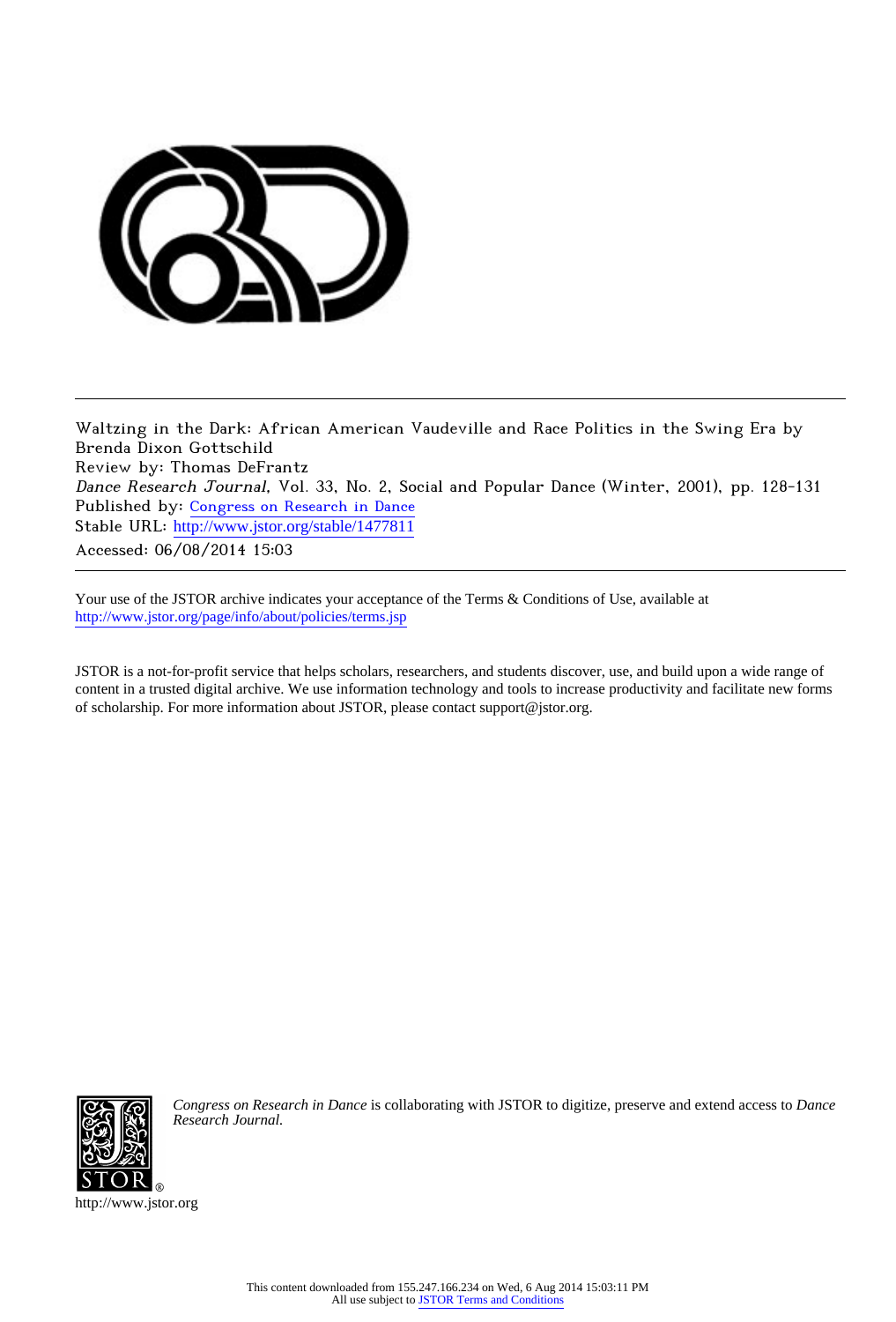## **- reviews -**

**Waltzing in the Dark: African Vaudeville Politics in the Swing Era by Brenda Dixon Gottschild. 2000. New York: St. Martin's Press. iii + 270 pp., illustrations, notes, references, index. \$45.00 cloth; \$19.95**  paper.

**The emergence of scholarly literature focused on African diaspora performance practice and theory promises a fuller consideration of the politicized foundations of corporeality. As several authors have convincingly argued, especially Margaret Drewal,**  and Robert **Thompson, in many African idioms the political directly informs the production of performance. African-American forms follow this imperative, as evidenced in the dualmeaning texts of spirituals, the mocking stance and attitude of the cakewalk, and the blatantly radical lyrics of some rap.** 

**How these politicized aesthetics have influenced American conceptions of the body, its subjectivity, and its liberatory potential are questions that have yet to be thoroughly engaged. Some historians, notably Saidiya V. Hartman, refer to "scenes of subjection" embedded within the literature and performance texts of widely appreciated American writers. Hartman and others underline the political motivation of Africanist expression within the context of the slave trade and its middle passage. Black subjectivity emerges from a crucible of terror, and the particularities of African-American performance practice ensue.** 

**In dance studies, Brenda Dixon Gottschild writes on both the underlying theory of Africanist performance and the history of African-American artists subjected to twentieth-century American race politics.**  **Her latest book, Waltzing in the Dark: African American Vaudeville and Race Politics in the Swing Era, continues her groundbreaking work in this vein. Focusing on the vaudeville adagio team Norton and Margot (Harold Norton and Margot Webb), Gottschild mines the racialized contradictions that circumscribed the expressive possibilities of black artists in the swing era**roughly from the 1920s to the 1940s-even **as Africanist performance imperatives emerged on American stages with new vigor, embodied by both black and white performers.** 

**Gottschild's triumphant book is actually a performance in itself. It is a breathing, innovative text, written with unmitigated drive, passion, and insight. Her voice is close to the surface throughout, and reading Waltzing in the Dark often feels like sitting in on an extended classroom lecture.** 

**Gottschild casts herself as a "notator, in words, for those who were 'dancing in the dark"' (p, 4). "Dark" here refers to the survival mechanisms that African Americans employed in response to social climates that allowed them no humanity, since "African Americans disguised themselves, were hardly ever allowed to be themselves, masked their blackness, wore their blackness as a disguise, the mask (as it was since the days of minstrelsy) both a deception and a protection" (p. 4). Ultimately, Gottschild hopes to corroborate "the unimpeachable fact of the beauty, originality, innovation, creativity, and historical significance of African American cultural invention, with the swing era component as but one exquisite example" (p. 5). This she achieves mightily, and it is impossible to read this volume without a heightened awareness of the powerful mechanisms that African Americans employed to** 

**128 Dance Research Journal 33/2 (Winter 2001/02)**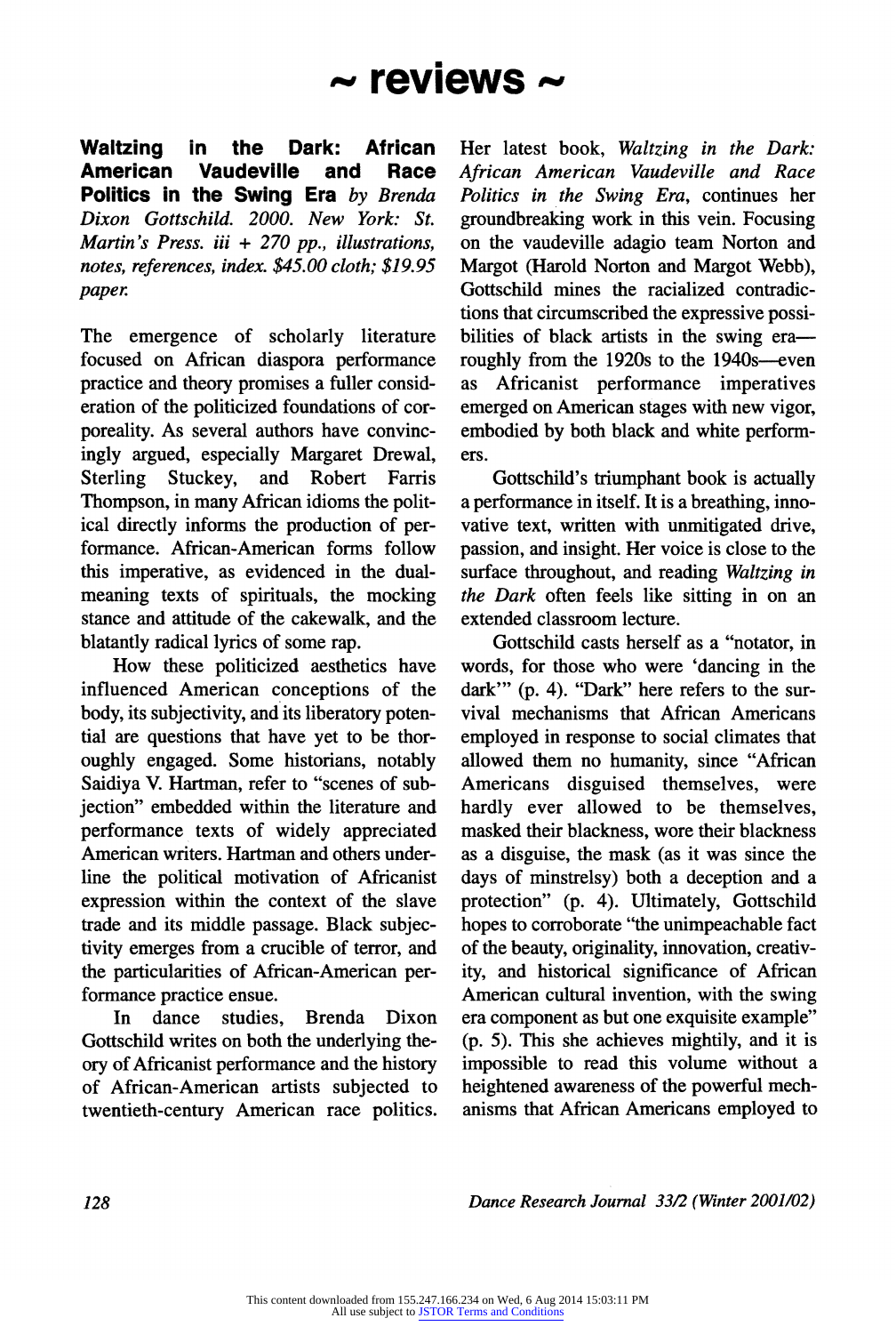**create beauty and safety in a hostile climate.** 

**Gottschild propels her interrogations far and wide. She explicates the rise of swing music and its instrumental differentiation from Dixieland jazz; the effects of touring on black artists often denied accommodation in the very hotels they headlined; the conditions of working on the black vaudeville circuit; caste and race among African Americans. She engages issues of commerce, examining salary differentials for black and white artists touring similar performance circuits with similar acts; of law, studying the effects of civil rights legislation and Southern Jim Crow laws on opportunities available to black performers; and of international race relations, chronicling Norton and Webb's European touring and their ouster from Germany during the Nazi regime. At times, the wide scope of the study threatens to overwhelm its effect, and I couldn't always keep up with the shifting paradigms and documentation that Gottschild cites. However, the breadth of Waltzing in the Dark contributes to its significance for the fields of dance, cultural, and performance studies.** 

**Waltzing in the Dark was inspired by Gottschild's intellectual response to the idea of an African-American adagio team working in vaudeville, and she interviewed Margot Webb extensively as part of her research. Working from newspaper accounts and her interviews, Gottschild describes Norton and Webb's act with great fluency, and opens fascinating avenues for future inquiry. These include Norton's "secretive" background and biography after the team split up, and the appearance of an all-male chorus line at the Cotton Club in 1934. While Norton and Webb's story is distributed throughout the text, I sometimes lose the thread that places them at its center. I also wonder what makes their story different from that of other novelty acts of the era. As an adagio act, Norton and Webb were not "typical" swing-era perform-** **ers, but Gottschild seems disinclined to view them as having rejected the swing aesthetic. Instead, they are most frequently portrayed as victims of racial politics, without the means to resist stereotyping through their performances.** 

**Gottschild revisits Africanist aesthetic principles theorized in her first book, which continue to hold enormous potential for the analysis of contemporary dance performances.1 A recurrent theme of her analysis is how whites were able to "appropriate black performance styles, trends, and traits and offer them for praise and profit as their own in white performance venues, but the equation was not acceptable when it went the other way" (p. 6). In a discussion of Fred Astaire, Honi Coles, and Paul Robeson, Gottschild notes how "white privilege versus black proscription" separated the careers and choices of these three men, with racism stopping African-American artists "in their tracks, like the first runners in a relay race, with whites ready to pick up the baton and assume the victory" (p. 83). This raises the important point that white American audiences have historically preferred white artists to black ones, whether or not the artistic idiom is African-derived.** 

**Gottschild characterizes the swing era as a generative period when "subliminal Africanist influences that had been under wraps for centuries were now out in the open and, for all intents and purposes, owned and managed by whites" (p. 105). Even as her writing and its theory offer "an antidote to marginalization and a celebration of black centrality in the creation of the swing aesthetic" (p. 204), she notes that this aesthetic was only one stop in a long lineage of African-American creative innovation. Other forms followed, but whites remained committed to swing and its descendant idioms, continuing to "revise, codify, reconstruct, 'academicize,' and perform them" (p. 206).** 

**33/2 (Winter 2001/02) Dance Research Journal 129**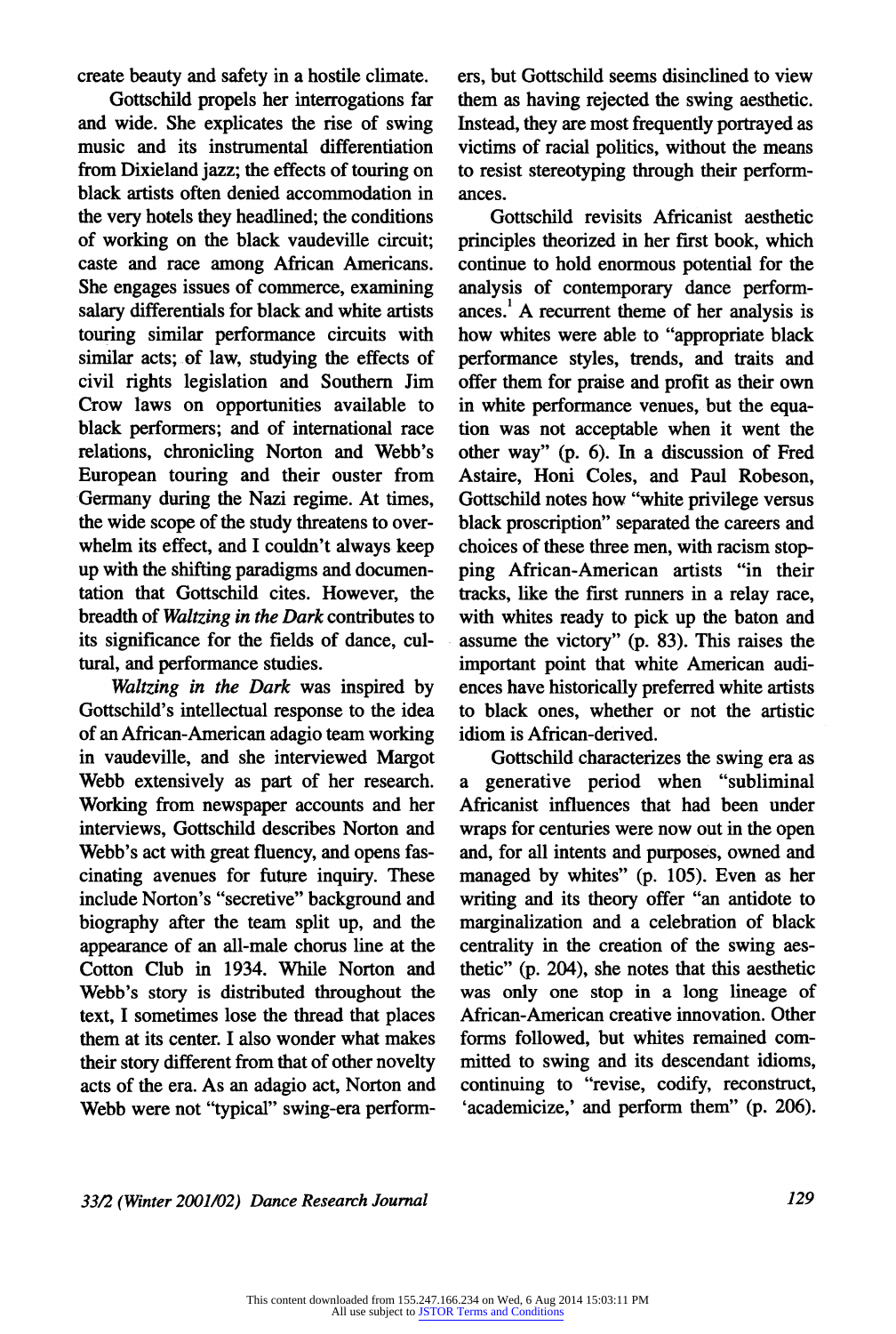**Gottschild terms this racially charged process "maddening" and notes that it also applied to the histories of the Lindy Hop and tap dance. However, given that the Africanist imperatives she maps out stress innovation over an impulse to document or preserve, I wonder at her surprise in this.** 

**Another important strand of her analysis traces the Africanist underpinnings of modernism through performances that embodied the "wit, irony, parody, spontaneity, metacommentary, and self-reflexive turn that the twentieth-century would aspire to" (p. 209). Here Gottschild builds on her earlier writings, outlining "obvious, tangible links between swing culture and the modernist aesthetic," including "abstraction, atonality, dissonance, improvisation, a lack of sentimentality combined with a sense of irony and a wrenchingly definitive move away from the**  'bogus realm of the Titaness' – meaning, with **regard to music, the hegemonic grip of the Germanic musical tradition that dominated orchestral works in Europe and Euro-America" (pp. 209-210). In this, Gottschild hopes to do more than provide theoretical connections between Africanist performance and modernist art. She exhorts us to "do away with the labels that separate the popular and the so-called art culture." Citing the Lindy Hop and "modem dance" as constructed opposites, she observes that labels of high and low "serve the function of racism by separating the realms of endeavor that have traditionally been reserved for blacks-that is, vernacular or pop culture-from those that are the exclusive property of whitesnamely, the world of 'art"' (p. 215). Because "the African American presence is basic to just about every aspect of American life" and "black dance, music, and theatrical forms are fundamental threads in the fabric of the dominant culture" (p. 201), it should be difficult to consider work by any American artist without thinking through his or her relation-** **ship to African-American culture and Africanist compositional techniques. This crucial argument must be underscored, as it gestures toward a more fully conceived scholarship on American performance.** 

**Indeed, Gottschild's book points repeatedly toward a future literature, now only in embryonic form and represented largely by her singular writings. In this, Waltzing in the Dark makes me wish for the era when Brenda Dixon Gottschild will have cohorts who write well and often about race politics in performance, willing to engage with her magnificent theorizing to argue points and points of view.** 

## **Thomas DeFrantz Massachusetts Institute of Technology**

## **Note**

**1. These include the embrace of conflict (an interest in friction and dynamic tension); high-affect juxtaposition (an emphasis on breaks that omit the connective links between ideas); ephebism (the power of youth, marked by fullness,**  and luminous **energy); polyrhythm (the employment of cross rhythms and improvised beats); and the aesthetic of cool ("a balancing act between semblance and secrecy," p. 15). Gottschild characterizes these as "interrelated, interactive, and interdependent" constructs which, in practice, "cannot possibly be manifested as separate entities" (p. 12).** 

## **Works Cited**

- **Drewal, Margaret T. 1992. Yoruba Ritual: Performers, Play, Agency. Bloomington: Indiana University Press.**
- **Gottschild, Brenda Dixon. 1996. Digging the American Performance: Dance and Other Contexts. Westport, CT: Greenwood Press.**
- **Hartman, Saidiya V. 1997. Scenes of Subjection:**

**130 Dance Research Journal 33/2 (Winter 2001/02)**